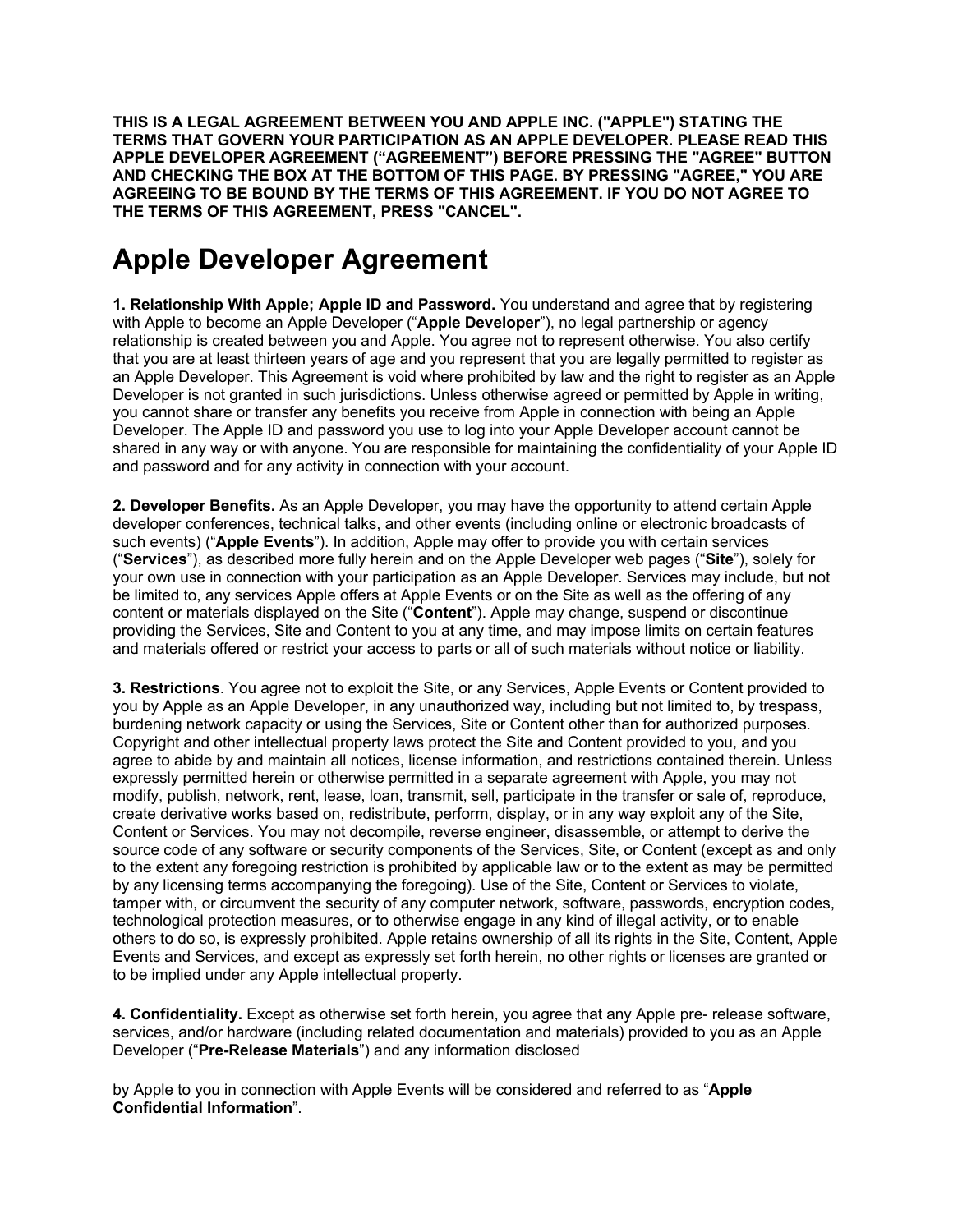Notwithstanding the foregoing, Apple Confidential Information will not include: (a) information that is generally and legitimately available to the public through no fault or breach of yours; (b) information that is generally made available to the public by Apple; (c) information that is independently developed by you without the use of any Apple Confidential Information; (d) information that was rightfully obtained from a third party who had the right to transfer or disclose it to you without limitation; or (e) any third party software and/or documentation provided to you by Apple and accompanied by licensing terms that do not impose confidentiality obligations on the use or disclosure of such software and/or documentation. Further, Apple agrees that you will not be bound by the foregoing confidentiality terms with regard to technical information about Apple pre- release software, services and/or hardware disclosed by Apple at WWDC (Apple's Worldwide Developers Conference), except that you may not post screen shots of, write public reviews of, or redistribute any such materials.

**5. Nondisclosure and Nonuse of Apple Confidential Information**. Unless otherwise expressly agreed or permitted in writing by Apple, you agree not to disclose, publish, or disseminate any Apple Confidential Information to anyone other than to other Apple Developers who are employees and contractors working for the same entity as you and then only to the extent that Apple does not otherwise prohibit such disclosure. Except for your authorized purposes as an Apple Developer or as otherwise expressly agreed or permitted by Apple in writing, you agree not to use Apple Confidential Information in any way, including, without limitation, for your own or any third party's benefit without the prior written approval of an authorized representative of Apple in each instance. You further agree to take reasonable precautions to prevent any unauthorized use, disclosure, publication, or dissemination of Apple Confidential Information. You acknowledge that unauthorized disclosure or use of Apple Confidential Information could cause irreparable harm and significant injury to Apple that may be difficult to ascertain. Accordingly, you agree that Apple will have the right to seek immediate injunctive relief to enforce your obligations under this Agreement in addition to any other rights and remedies it may have. If you are required by law, regulation or pursuant to the valid binding order of a court of competent jurisdiction to disclose Apple Confidential Information, you may make such disclosure, but only if you have notified Apple before making such disclosure and have used commercially reasonable efforts to limit the disclosure and to seek confidential, protective treatment of such information. A disclosure pursuant to the previous sentence will not relieve you of your obligations to hold such information as Apple Confidential Information.

**6. Confidential Pre-Release Materials License and Restrictions.** If Apple provides you with Pre-Release Materials, then subject to your compliance with the terms and conditions of this Agreement, Apple hereby grants you a nonexclusive, nontransferable, right and license to use the Pre-Release Materials only for the limited purposes set forth in this Section 6; provided however that if such Pre-Release Materials are subject to a separate license agreement, you agree that the license agreement accompanying such materials in addition to Sections 4 and 5 of this Agreement shall also govern your use of the Pre-Release Materials. You further agree that in the event of any inconsistency between Section 4 and 5 of this Agreement and the confidentiality restrictions in the license agreement, the license agreement shall govern. You agree not to use the Pre-Release Materials for any purpose other than testing and/or development by you of a product designed to operate in combination with the same operating system for which the Pre-Release Materials are designed. This Agreement does not grant you any right or license to incorporate or make use of any Apple intellectual property (including for example and without limitation, trade secrets, patents, copyrights, trademarks and industrial designs) in any product. Except as expressly set forth herein, no other rights or licenses are granted or to be implied under any Apple intellectual property. You agree not to decompile, reverse engineer, disassemble, or otherwise reduce the Pre-Release Materials to a human-perceivable form, and you will not modify, network, rent, lease, transmit, sell, or loan the Pre-Release Materials in whole or in part.

**7. Developer Content License and Restrictions.** As an Apple Developer, you may have access to certain proprietary content (including, without limitation, video presentations and audio recordings) that Apple may make available to you from time to time ("**Content**"). Content shall be considered Apple Confidential Information, unless otherwise agreed or permitted in writing by Apple. You may not share the Content with anyone, including, without limitation, employees and contractors working for the same entity as you, regardless of whether they are Apple Developers, unless otherwise expressly permitted by Apple.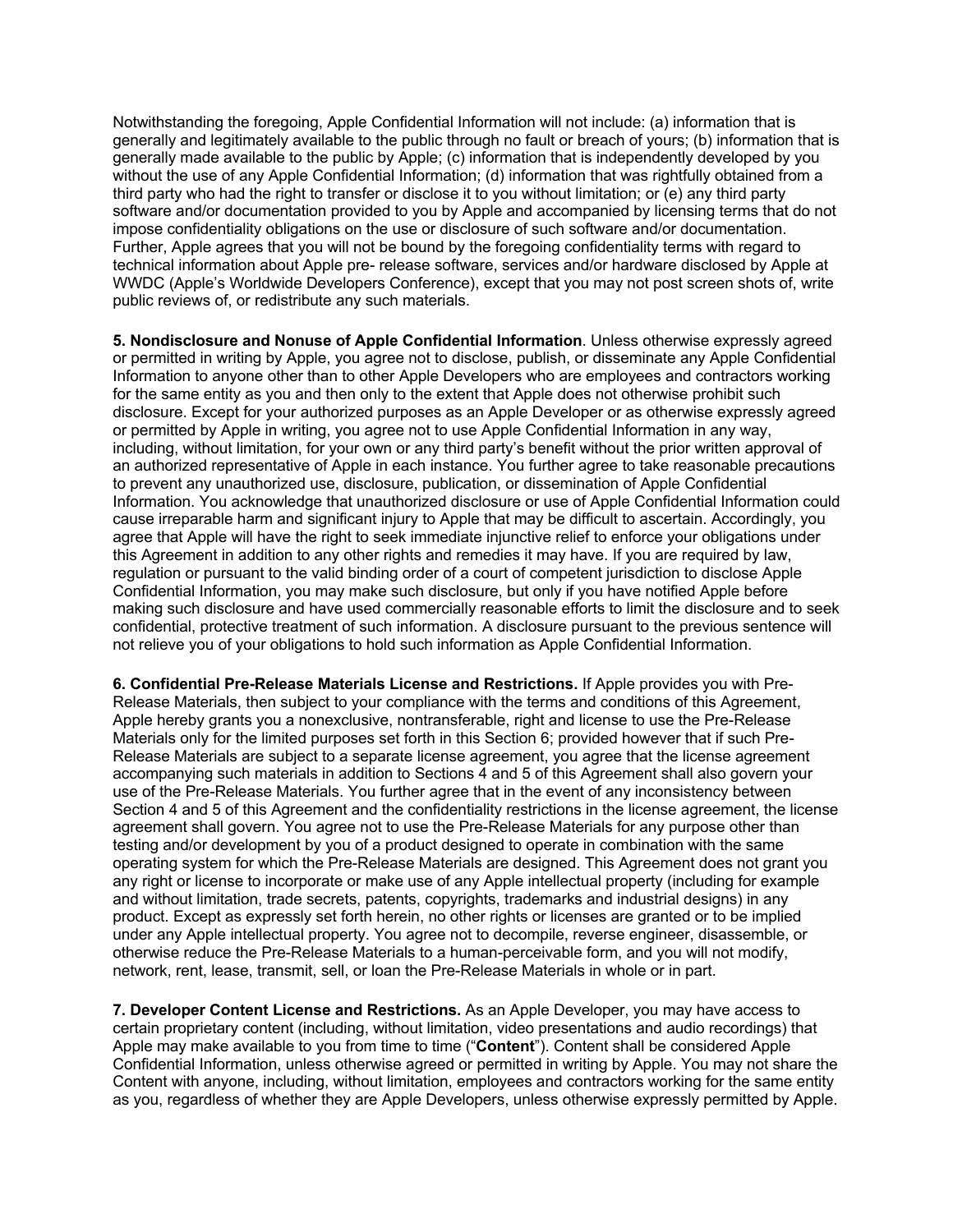Subject to these terms and conditions, Apple grants you a personal and nontransferable license to access and use the Content for authorized purposes as an Apple Developer; provided that you may only download one (1) copy of the Content and such download must be completed within the time period specified by Apple for such download. Except as expressly permitted by Apple, you shall not modify, translate, reproduce, distribute, or create derivative works of the Content or any part thereof. You shall not rent, lease, loan, sell, sublicense, assign or otherwise transfer any rights in the Content. Apple and/or Apple's licensor(s) retain ownership of the Content itself and any copies or portions thereof. The Content is licensed, not sold, to you by Apple for use only under this Agreement, and Apple reserves all rights not expressly granted to you. Your rights under this license to use and access the Content will terminate automatically without notice from Apple if you fail to comply with any of these provisions.

**8. Compatibility Labs; Developer Technical Support (DTS).** As an Apple Developer, you may have access to Apple's software and/or hardware compatibility testing and development labs ("**Labs**") and/or developer technical support incidents ("**DTS Services**") that Apple may make available to you from time to time as an Apple developer benefit or for a separate fee. You agree that all use of such Labs and DTS Services will be in accordance with Apple's usage policies for such services, which are subject to change from time to time, with or without prior notice to you. Without limiting the foregoing, Apple may post on the Site and/or send an email to you with notices of such changes. It is your responsibility to review the Site and/or check your email address registered with Apple for any such notices. You agree that Apple shall not be liable to you or any third party for any modification or cessation of such services. As part of the DTS Services, Apple may supply you with certain code snippets, sample code, software, and other materials ("**Materials**"). You agree that any Materials that Apple provides as part of the DTS Services are licensed to you and shall be used by you only in accordance with the terms and conditions accompanying the Materials. Apple retains ownership of all of its right, title and interest in such Materials and no other rights or licenses are granted or to be implied under any Apple intellectual property. You have no right to copy, decompile, reverse engineer, sublicense or otherwise distribute such Materials, except as may be expressly provided in the terms and conditions accompanying the Materials. **YOU AGREE THAT WHEN REQUESTING AND RECEIVING TECHNICAL SUPPORT FROM DTS SERVICES, YOU WILL NOT PROVIDE APPLE WITH ANY INFORMATION, INCLUDING THAT INCORPORATED IN YOUR SOFTWARE, THAT IS CONFIDENTIAL TO YOU OR ANY THIRD PARTY. YOU AGREE THAT ANY NOTICE, LEGEND, OR LABEL TO THE CONTRARY CONTAINED IN ANY SUCH MATERIALS PROVIDED BY YOU TO APPLE SHALL BE WITHOUT EFFECT. APPLE SHALL BE FREE TO USE ALL SUCH INFORMATION IT RECEIVES FROM YOU IN ANY MANNER IT DEEMS APPROPRIATE, SUBJECT TO ANY APPLICABLE PATENTS OR COPYRIGHTS.** Apple reserves the right to reject a request for access to Labs or for DTS Services at any time and for any reason, in which event Apple may credit you for the rejected lab or support request. You shall be solely responsible for any restoration of lost or altered files, data, programs or other materials provided.

**9. Amendment; Communication.** Apple reserves the right, at its discretion, to modify this Agreement, including any rules and policies at any time. You will be responsible for reviewing and becoming familiar with any such modifications (including new terms, updates, revisions, supplements, modifications, and additional rules, policies, terms and conditions)("**Additional Terms**") communicated to you by Apple. All Additional Terms are hereby incorporated into this Agreement by this reference and your continued use of the Site will indicate your acceptance of any Additional Terms. In addition, Apple may be sending communications to you from time to time. Such communications may be in the form of phone calls and/or emails and may include, but not be limited to, membership information, marketing materials, technical information, and updates and/or changes regarding your participation as an Apple Developer. By agreeing to this Agreement, you consent that Apple may provide you with such communications.

**10. Term and Termination.** Apple may terminate or suspend you as a registered Apple Developer at any time in Apple's sole discretion. If Apple terminates you as a registered Apple Developer, Apple reserves the right to deny your reapplication at any time in Apple's sole discretion. You may terminate your participation as a registered Apple Developer at any time, for any reason, by notifying Apple in writing of your intent to do so. Upon any termination or, at Apple's discretion, suspension, all rights and licenses granted to you by Apple will cease, including your right to access the Site, and you agree to destroy any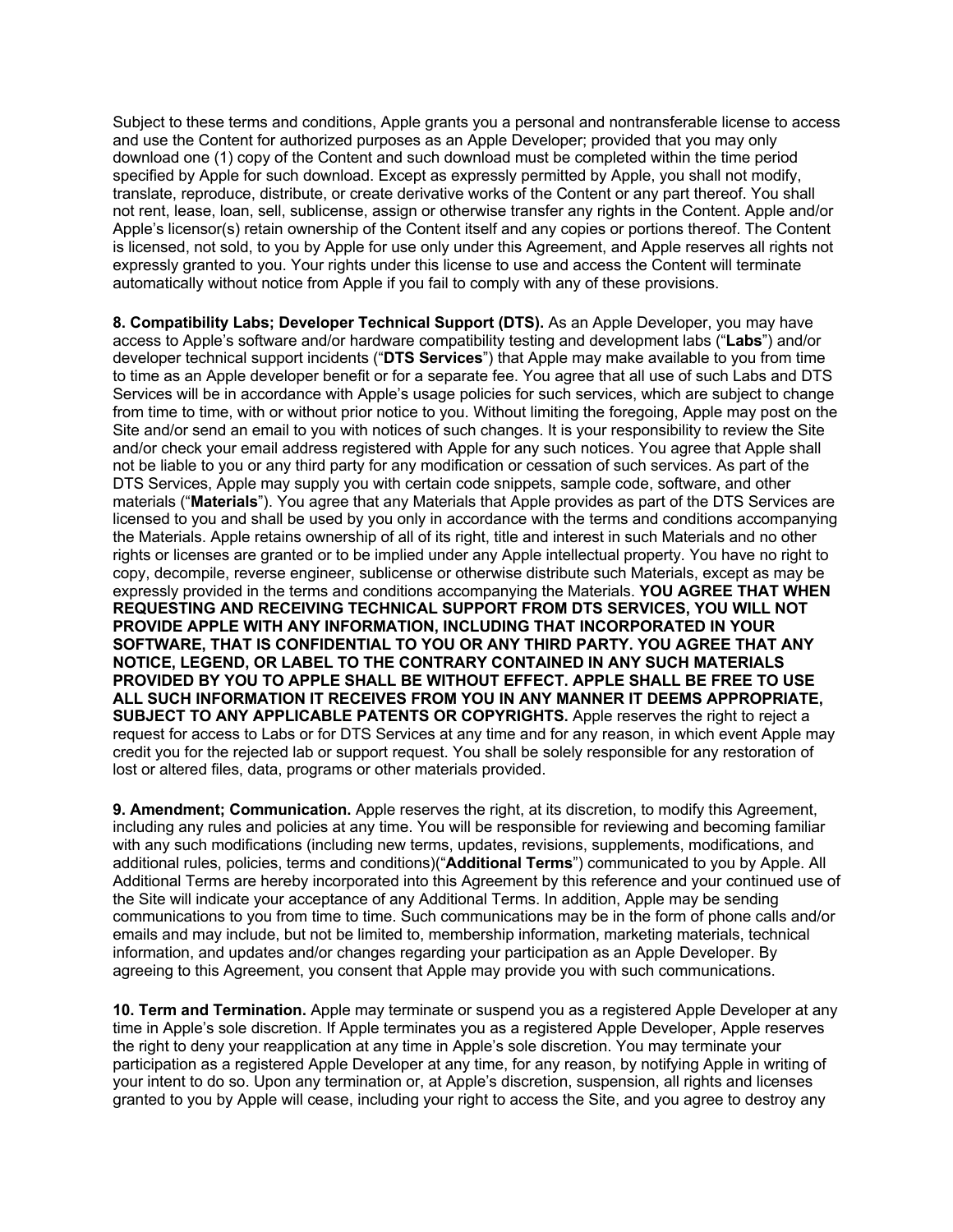and all Apple Confidential Information that is in your possession or control. At Apple's request, you agree to provide certification of such destruction to Apple. No refund or partial refund of any fees paid hereunder or any other fees will be made for any reason. Following termination of this Agreement, Sections 1, 3-5, 7 (but only for so long as the duration specified by Apple for such usage), 10-19 shall continue to bind the parties.

**11. Apple Independent Development.** Nothing in this Agreement will impair Apple's right to develop, acquire, license, market, promote or distribute products, software or technologies that perform the same or similar functions as, or otherwise compete with, any other products, software or technologies that you may develop, produce, market, or distribute.

**12. Use Of Apple Trademarks, Logos, etc.** You agree to follow Apple's trademark and copyright guidelines as published at: www.apple.com/legal/guidelinesfor3rdparties.html ("**Guidelines**") and as may be modified from time to time. You agree not to use the marks "Apple," the Apple Logo, "Mac", "iPhone," "iPod touch" or any other marks belonging or licensed to Apple in any way except as expressly authorized in writing by Apple in each instance or as permitted in Apple's Guidelines. You agree that all goodwill arising out of your authorized use of Apple's marks shall inure to the benefit of and belong to Apple.

**13. No Warranty.** APPLE AND ITS AFFILIATES, SUBSIDIARIES, OFFICERS, DIRECTORS, EMPLOYEES, AGENTS, PARTNERS, AND LICENSORS (COLLECTIVELY, "**APPLE**" FOR PURPOSES OF THIS SECTION 13 AND 14) DO NOT PROMISE THAT THE SITE, CONTENT, SERVICES (INCLUDING, FUNCTIONALITY OR FEATURES OF THE FOREGOING), LABS, DTS SERVICES, OR ANY OTHER INFORMATION OR MATERIALS THAT YOU RECEIVE HEREUNDER AS AN APPLE DEVELOPER (COLLECTIVELY, THE "**SERVICE**" FOR PURPOSES OF THIS SECTION 13 AND 14) WILL BE ACCURATE, RELIABLE, TIMELY, SECURE, ERROR- FREE OR UNINTERRUPTED, OR THAT ANY DEFECTS WILL BE CORRECTED. THE SERVICE IS PROVIDED ON AN "AS-IS" AND "AS-AVAILABLE" BASIS AND THE SERVICE IS SUBJECT TO CHANGE WITHOUT NOTICE. APPLE CANNOT ENSURE THAT ANY CONTENT (INCLUDING FILES, INFORMATION OR OTHER DATA) YOU ACCESS OR DOWNLOAD FROM THE SERVICE WILL BE FREE OF VIRUSES, CONTAMINATION OR DESTRUCTIVE FEATURES. FURTHER, APPLE DOES NOT GUARANTEE ANY RESULTS OR IDENTIFICATION OR CORRECTION OF PROBLEMS AS PART OF THE SERVICE AND APPLE DISCLAIMS ANY LIABILITY RELATED THERETO. APPLE DISCLAIMS ALL WARRANTIES, EXPRESS OR IMPLIED, INCLUDING ANY WARRANTIES OF ACCURACY, NON- INFRINGEMENT, MERCHANTABILITY AND FITNESS FOR A PARTICULAR PURPOSE. APPLE DISCLAIMS ANY AND ALL LIABILITY FOR THE ACTS, OMISSIONS AND CONDUCT OF ANY THIRD PARTIES IN CONNECTION WITH OR RELATED TO YOUR USE OF THE SERVICE. YOU ASSUME TOTAL RESPONSIBILITY AND ALL RISKS FOR YOUR USE OF THE SERVICE, INCLUDING, BUT NOT LIMITED TO, ANY INFORMATION OBTAINED THEREON. YOUR SOLE REMEDY AGAINST APPLE FOR DISSATISFACTION WITH THE SERVICE IS TO STOP USING THE SERVICE. THIS LIMITATION OF RELIEF IS A PART OF THE BARGAIN BETWEEN THE PARTIES. TO THE EXTENT THAT APPLE MAKES ANY PRE-RELEASE SOFTWARE, HARDWARE OR OTHER PRODUCTS, SERVICES OR INFORMATION RELATED THERETO AVAILABLE TO YOU AS AN APPLE DEVELOPER, YOU UNDERSTAND THAT APPLE IS UNDER NO OBLIGATION TO PROVIDE UPDATES, ENHANCEMENTS, OR CORRECTIONS, OR TO NOTIFY YOU OF ANY PRODUCT OR SERVICES CHANGES THAT APPLE MAY MAKE, OR TO PUBLICLY ANNOUNCE OR INTRODUCE THE PRODUCT(S) OR SERVICE AT ANY TIME IN THE FUTURE.

**14. Disclaimer of Liability.** TO THE EXTENT NOT PROHIBITED BY APPLICABLE LAW, IN NO EVENT WILL APPLE BE LIABLE FOR PERSONAL INJURY, OR ANY INCIDENTAL, SPECIAL, INDIRECT, CONSEQUENTIAL OR PUNITIVE DAMAGES WHATSOEVER, INCLUDING, WITHOUT LIMITATION, DAMAGES RESULTING FROM DELAY OF DELIVERY, FOR LOSS OF PROFITS, DATA, BUSINESS OR GOODWILL, FOR BUSINESS INTERRUPTION OR ANY OTHER COMMERCIAL DAMAGES OR LOSSES, ARISING OUT OF OR RELATED TO THIS AGREEMENT OR YOUR USE OR INABILITY TO USE THE SERVICE, HOWEVER CAUSED, WHETHER UNDER A THEORY OF CONTRACT, WARRANTY, TORT (INCLUDING NEGLIGENCE), PRODUCTS LIABILITY, OR OTHERWISE, EVEN IF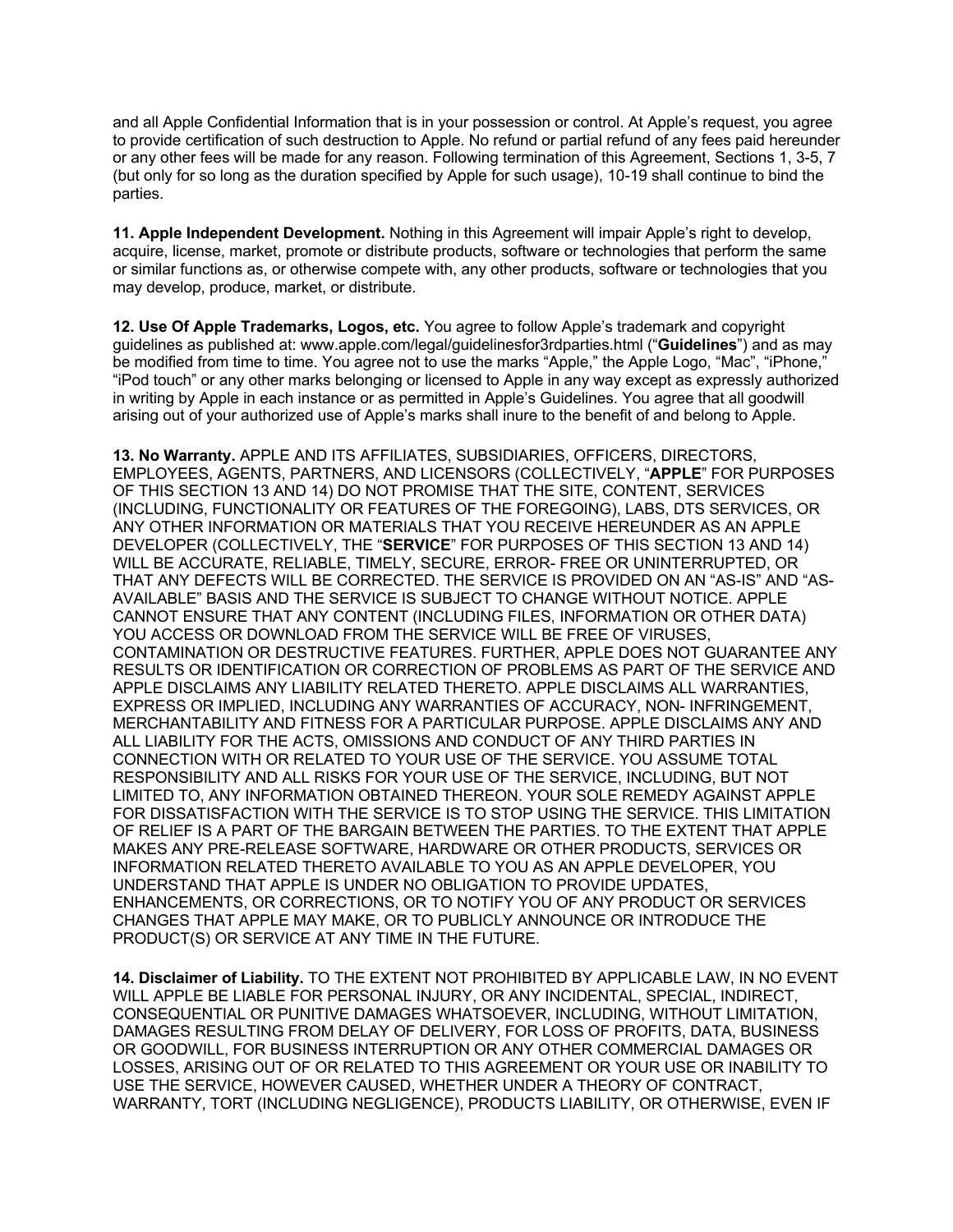APPLE HAS BEEN ADVISED OF THE POSSIBILITY OF SUCH DAMAGES, AND NOTWITHSTANDING THE FAILURE OF ESSENTIAL PURPOSE OF ANY REMEDY. IN NO EVENT SHALL APPLE'S TOTAL LIABILITY TO YOU UNDER THIS AGREEMENT FOR ALL DAMAGES (OTHER THAN AS MAY BE REQUIRED BY APPLICABLE LAW IN CASES INVOLVING PERSONAL INJURY) EXCEED THE AMOUNT OF FIFTY DOLLARS (\$50.00).

**15. Third-Party Notices and Products.** Third-party software provided by Apple to you as an Apple Developer may be accompanied by its own licensing terms, in which case such licensing terms will govern your use of that particular third-party software. Mention of third-parties and third- party products in any materials, documentation, advertising, or promotions provided to you as an Apple Developer is for informational purposes only and constitutes neither an endorsement nor a recommendation. All thirdparty product specifications and descriptions are supplied by the respective vendor or supplier, and Apple shall have no responsibility with regard to the selection, performance, or use of these vendors or products. All understandings, agreements, or warranties, if any, take place directly between the vendors and the prospective users.

## **16. Export Control.**

A. You may not use or otherwise export or re-export any Apple Confidential Information received from Apple except as authorized by United States law and the laws of the jurisdiction in which the Apple Confidential Information was obtained. In particular, but without limitation, the Apple Confidential Information may not be exported or re-exported (a) into any U.S. embargoed countries or regions or (b) to anyone on the U.S. Treasury Department's list of Specially Designated Nationals or the U.S. Department of Commerce Denied Person's List or any other restricted party lists without required approvals from applicable authorities. By becoming an Apple Developer or using any Apple Confidential Information, you represent and warrant that you are not located in any such country or region or on any such list. You also agree that you will not use any Apple Confidential Information for any purposes prohibited by United States law, including, without limitation, the development, design, manufacture or production of nuclear, chemical or biological weapons or any other military end uses.

B. You represent and warrant that You and any entity or person that directly or indirectly controls You, or is under common control with You, are not: (a) on any sanctions lists in the countries or regions in which the App Store is available, (b) doing business in any of the U.S. embargoed countries or regions, or (c) a military end user as defined and scoped in 15 C.F.R. § 744. As used in this Section 16, "control" means that an entity or person possesses, directly or indirectly, the power to direct or cause the direction of the management policies of the other entity, whether through ownership of voting securities, an interest in registered capital, by contract, or otherwise.

**17. Governing Law.** This Agreement will be governed by and construed in accordance with the laws of the State of California, excluding its conflict of law provisions. The parties further submit to and waive any objections to personal jurisdiction of and venue in any of the following forums: U.S. District Court for the Northern District of California, California Superior Court for Santa Clara County, Santa Clara County Municipal Court, or any other forum in Santa Clara County, for any disputes arising out of this Agreement.

**18. Government End Users.** Certain Apple Confidential Information may be considered "Commercial Items", as that term is defined at 48 C.F.R. §2.101, consisting of "Commercial Computer Software" and "Commercial Computer Software Documentation", as such terms are used in 48 C.F.R. §12.212 or 48 C.F.R. §227.7202, as applicable. Consistent with 48 C.F.R. §12.212 or 48 C.F.R. §227.7202-1 through 227.7202-4, as applicable, the Commercial Computer Software and Commercial Computer Software Documentation are being licensed to U.S. Government end users (a) only as Commercial Items and (b) with only those rights as are granted to all other end users pursuant to the terms and conditions herein. Unpublished-rights reserved under the copyright laws of the United States.